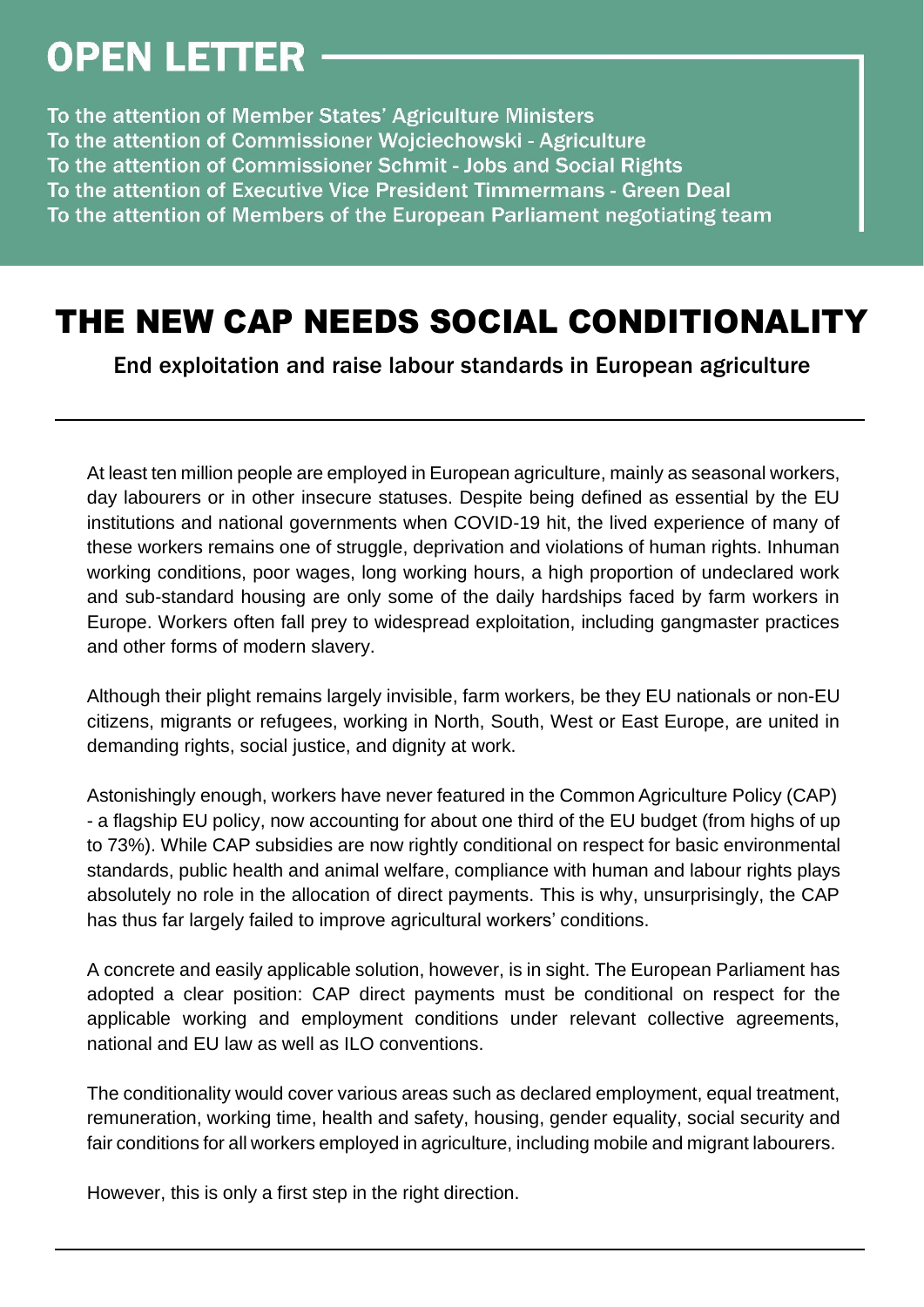

**Negotiations between the EU institutions on the new CAP are ongoing and it is now crucial that social conditionality becomes part of the final agreement between the European Commission, the European Parliament and the Council of the EU. The position of the European Parliament should be confirmed and further strengthened.** The case to be made is not just ethical – this is the only way to avoid social dumping, ensuring that the CAP can protect all those farmers who do respect workers' rights, but suffer unfair competition from those that do not. And with social conditionality, a relevant part of the EU budget – funded by EU taxpayers – will finally contribute to improving working and living conditions in one of the most challenging and precarious sectors of the EU economy.

The COVID-19 pandemic presents the EU with a unique opportunity - overhauling European agriculture to make it truly sustainable and socially just. The CAP must contribute to this objective, meeting ambitious environmental goals while upholding respect for agricultural workers' rights, which can never be considered red tape.

We, the undersigned signatories, call on your sense of responsibility as legislators and EU citizens. Agricultural workers endure burning heat and freezing cold, injuries, aches and threats, survive on a few hours of sleep and quick, frugal meals, live in shacks or containers, yet demonstrate astounding dedication to their jobs. It is thanks to them that, even in a global pandemic, there is food on our tables.

Agricultural workers now expect a clear response from the EU.

## **Social justice and fairness must prevail: the new CAP needs social conditionality.**

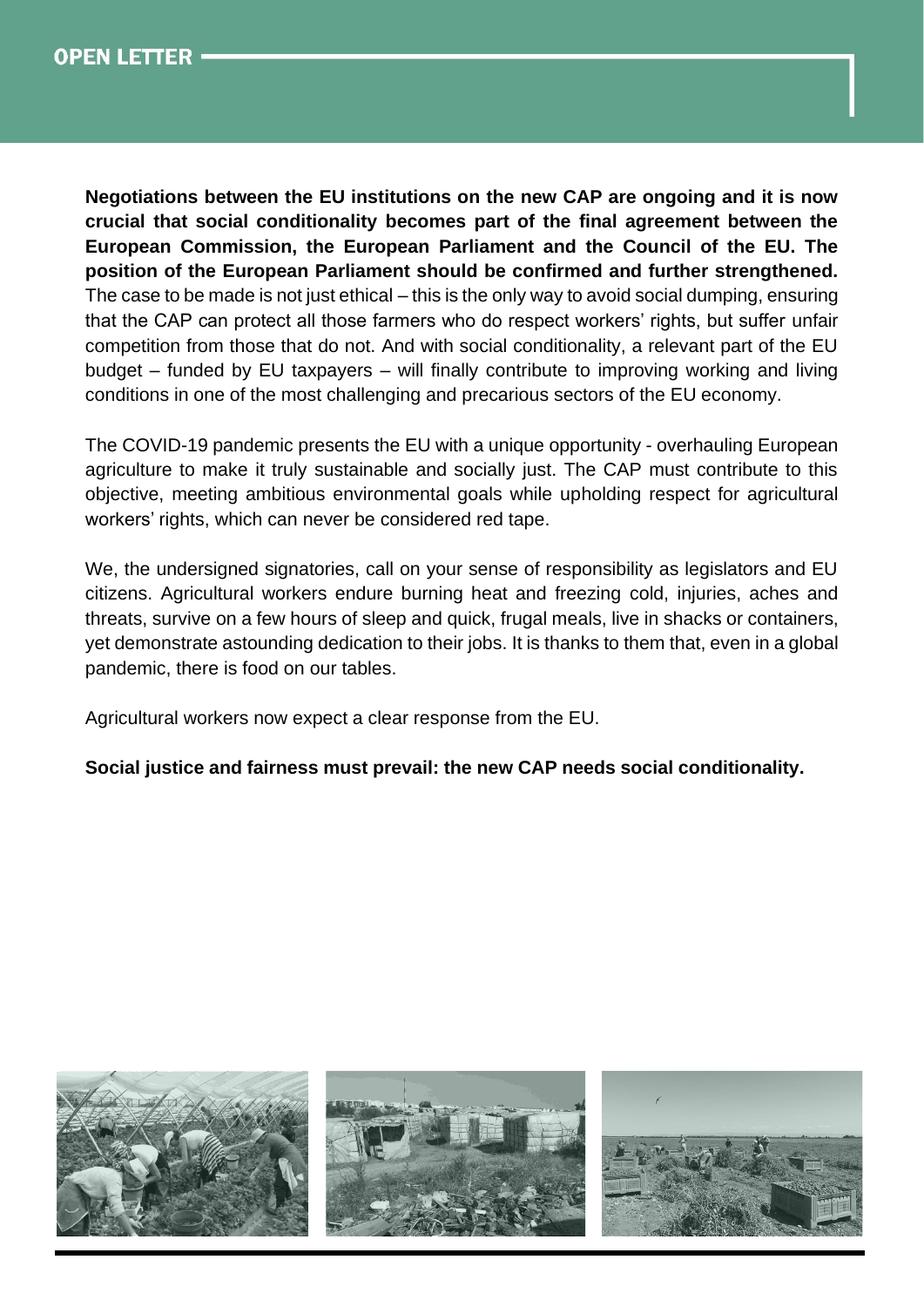## **INTERNATIONAL / EUROPEAN ORGANISATIONS**

EFFAT - European Federation of Food, Agriculture and Tourism Trade Unions ETUC - European Trade Union Confederation IUF - International Union of Food, Agricultural, Hotel, Restaurant, Catering, Tobacco and Allied Workers' Associations ITUC - International Trade Union Confederation OSEPI - Open Society European Policy Institute ActionAid International Amnesty International ARC2020 – Agricultural and Rural Convention Caritas Europa CEO - Corporate Europe Observatory ERGO Network EAPN - European Anti-Poverty Network ECCJ - European Coalition for Corporate Justice Euro Coop - European Community of Consumer Co-operatives EuroCOP - European Confederation of Police ECVC - European Coordination Via Campesina ECRE - European Council on Refugees and Exiles EEB - European Environmental Bureau EFBWW - European Federation of Building and Woodworkers EPHA - European Public Health Alliance EPSU - European Public Service Union ETF - European Transport Workers' Federation Faces of Migration FTAO - Fair Trade Advocacy Office Feedback Food & Water Action Europe Friends of the Earth Europe GRAIN Human Rights Watch ICMC Europe - International Catholic Migration Commission ILAW - International Lawyers Assisting Workers Network IndustriAll European Trade Union La Strada International LLF - Lady Lawyer Foundation Naturefriends International Oxfam PAN Europe PICUM - Platform for International Cooperation on Undocumented Migrants Profundo ROSCIDET - Réseau des Organisations de la Société Civile pour le Développement du Tonkpi Schola Campesina APS Slow Food Europe Social Platform SOLIDAR Stella Maris International Network The Good Lobby The SHARE network Uniglobal Union UnionMigrantNet **URGENCI**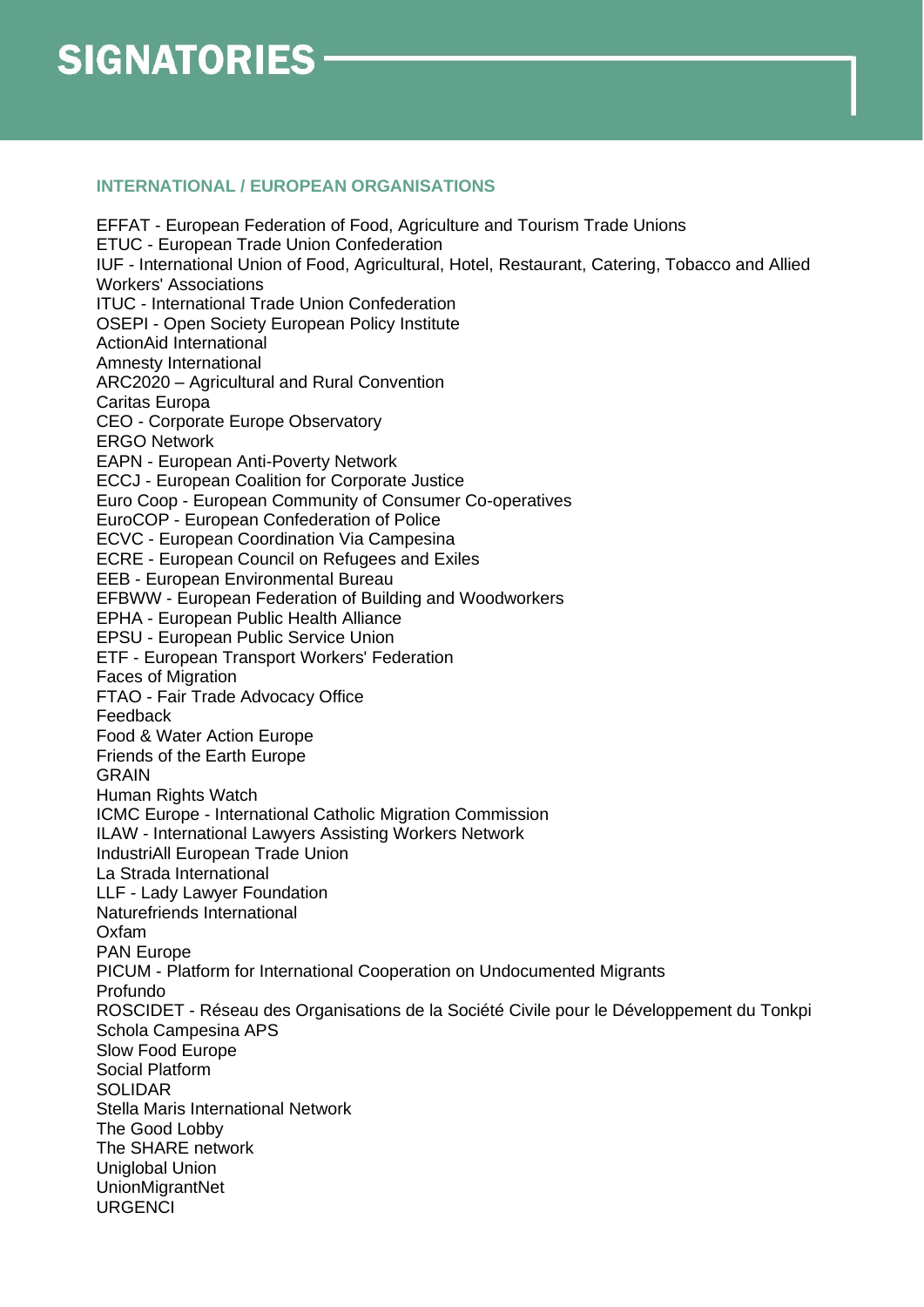WeWorld-GVC ONLUS Workers' Group EESC World Fair Trade Organization Europe asbl (WFTO-Europe)

#### **NATIONAL ORGANISATIONS**

3F (Denmark) ACV-CSC Services et Alimentation (Belgium) Agricultural Academy (Bulgaria) Agroecology in Action (Belgium) AGRO-SINDIKAT (North Macedonia) AGROSTAR (Romania) AK EUROPA (Brussels office of the Austrian Chamber of Labour) ALPAA (Italy) Amigos de la Tierra (Spain) Andalucía Acoge (Spain) ARI - Associazione Rurale Italiana (Italy) ASTI - Association de Soutien aux Travailleurs Immigrés asbl (Luxembourg) ASTRA - Anti trafficking action (Serbia) BAN YING (Germany) BIOSELENA - Foundation for Organic Agriculture (Bulgaria) Bulgarian Association of Raspberry Producers ССНР - Trade union of self-employed and informal workers "UNITY" (Bulgaria) CCOO de Industria (Spain) CERES (Romania) CFE-CGC Agro (France) CFTC-AGRI (France) CG-FGTB/ABVV (Belgium) CGSLB-ACLVB (Belgium) Christliche Iniative Romero (Germany) CIGL (Italy) CISL (Italy) CITUB- Confederation of Independent Trade Unions in Bulgaria CNSLR - FRATIA (National Confederation of Free Trade Unions of Romania) CNV (Netherlands) CONFEDERDIA (Italy) ELA-STV (Spain) EMWU - European Migrant Workers Union (Germany) F.S.A TERRA (Romania) FA (Faroe Islands) FAI-CISL (Italy) Faire Mobilität (Germany) Fairwatch/StopTTIP-CETA-Mercosur campaign (Italy) FairWork (The Netherlands) FAIRWORK Belgium FELLESFORBUNDET (Norway) FGA-CFDT (France) FGTA-FO (France) FGTB-HORVAL (Belgium) FITUA/FNSZ (Bulgaria) FKP-PODKREPA (Bulgaria) FLAI-CGIL (Italy)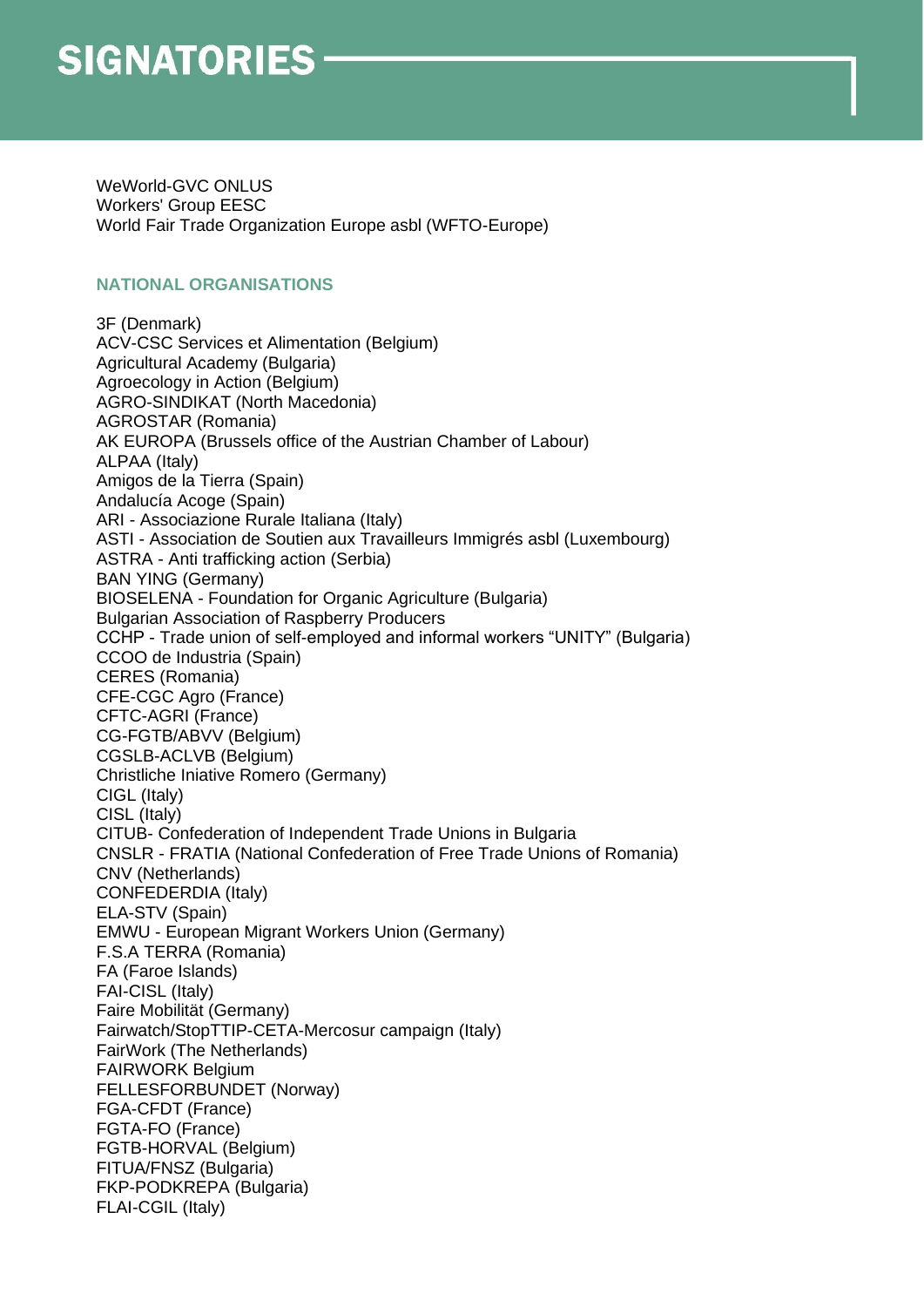FNV (Netherlands) FOCSIV - Federazione Organismi Cristiani Servizio Internazionale Volontario (Italy) FSPBUPASH (Albania) FTPAW (Cyprus) Fundacja Kupuj Odpowiedzialnie - Buy Responsibly Foundation (Poland) Fundacja Zielone Światło - Green Light Foundation (Poland) Generation 2.0 for Rights, Equality & Diversity (Greece) GMB (United Kingdom) GÖD (Austria) GPA (Austria) GWU (Malta) Hungarian Helsinki Committee IG-BAU (Germany) IMVF - Instituto Marquês de Valle Flôr (Portugal) ITUFAWIEH (Kosovo) KOK – German NGO Network against Trafficking in Human Beings KOMMUNAL (Sweden) KŽI (Slovenia) LEFÖ (Austria) LDH - Ligue des droits de l'Homme (France) MEDU - Medici per i diritti umani (Italy) Mediterranean Hope (Italy) MEDOSZ (Hungary) National Council of Gardeners (Bulgaria) Naturefriends (Greece) NEZAVISNOST (Serbia) NGG (Germany) NNN (Norway) NSZKB - National Council of Agri Cooperatives (Bulgaria) NUSFFP - National Union of Small Family Farms and Producers (Bulgaria) ÖBV - Via Campesina Austria ÖGB - Austrian Trade Union Federation OGB-L (Luxembourg) OSPZV-ASO (Czech Republic) OZPP (Slovakia) Parma Sostenibile (Italy) PECO - Institut (Germany) *Pour une autre PAC* (France) Povod - Institute for culture and development of international relations in culture (Slovenia) PPDIV (Croatia) PPDIVUT (Bosnia-Herzegovina) PRO-GE (Austria) SETAAB (Portugal) Sezonieri-Kampagne (Austria) SGS (Iceland) SIPTU (Ireland) SOK Corporation (Finland) SOMO Centre for Research on Multinational Corporations (The Netherlands) Sotermun (Spain) SPPBBSH (Albania) SS PPDIV SRBIJE (Serbia) Südwind (Austria) SYMBOLA - Fondazione per le qualita italiane (Italy)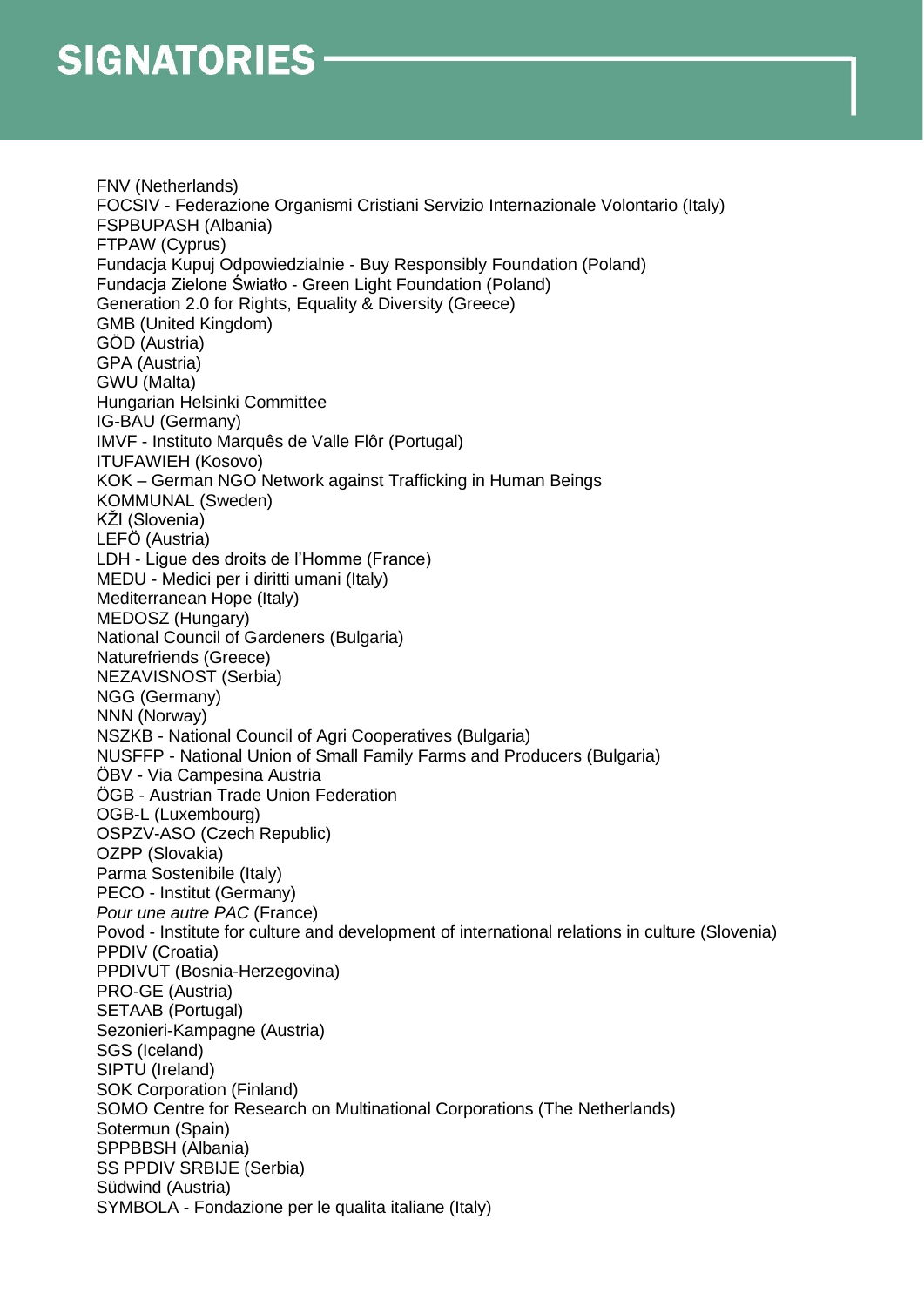TARIM-IŞ (Turkey) TERRA VIVA (Italy) Terra! - APS (Italy) Transnational Institute (The Netherlands) TU of Agriculture, Food and Tobacco Industry (Montenegro) TUFLAW/LZUDPSF (Lithuania) UGT-FICA (Spain) UIL Nazionale (Italy) UILA-UIL (Italy) Union of Agrarian Cooperatives in Bulgaria UNITE the Union (United Kingdom) USO - Federación de Industria (Spain) USO - UNIÓN SINDICAL OBRERA (Spain) Voedsel Anders (Nederland) Younion\_Die Daseinsgewerkschaft (Austria) Zielone Wiadomości - Green News Magazine (Poland) ZZPR (Poland) БАКЕБ (Bulgarian Association for Circular Economy and Biotechnology)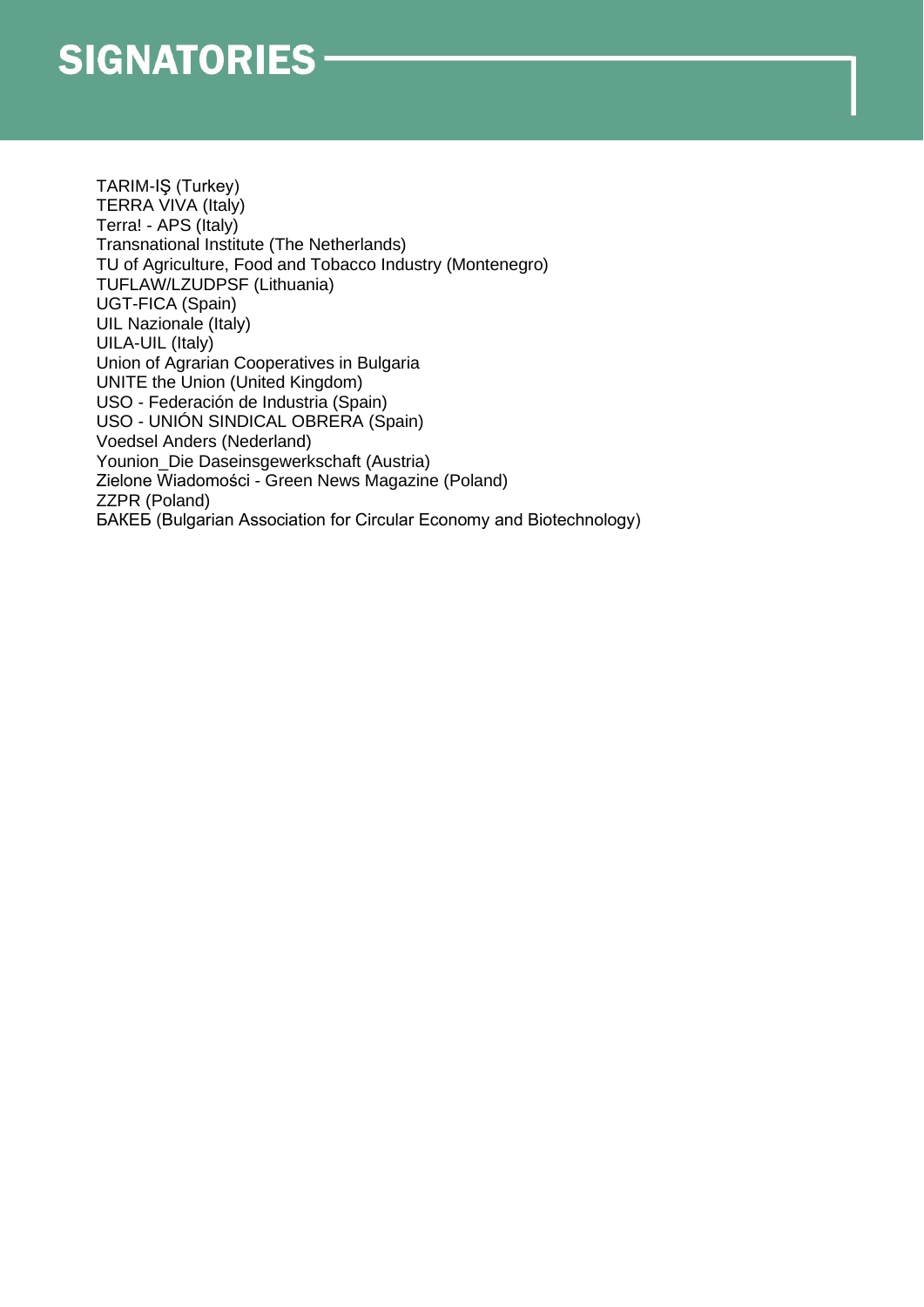## **PERSONALITIES & ACADEMICS**

## **GIAMMARINARO Maria Grazia**

Former Judge

Former UN Special Rapporteur on trafficking in persons, especially women and children Adjunct Professor of Human Rights Law at the Irish Centre for Human Rights, National University of Ireland, Galway

## **POCHET Philippe**

General Director of the European Trade Union Institute (ETUI) Professor at the Université catholique de Louvain (UCL) Associated researcher at the Interuniversity Research Centre on Globalization and Work (CRIMT, Montreal)

## **COUNTOURIS Nicola**

Director of the Research Department at the European Trade Union Institute (ETUI) Professor in Labour Law and European Law at the Faculty of Laws of University College London (UCL)

## **KJAERUM Morten**

Director Raoul Wallenberg Institute of Human Rights and Humanitarian Law Former director of the EU Fundamental Rights Agency

## **MATTHEWS Alan**

Professor Emeritus of European Agricultural Policy Past President, European Association of Agricultural Economists Past member, Irish Government's Climate Change Advisory Council

## **TIRABOSCHI Michele**

Full Professor of Labour Law and Industrial Relations University of Modena and Reggio Emilia (Italy)

## **GARCIA AZCARATE Tomás**

Deputy Director of the Institute for Economics, Geography and Demography of the Spanish research council (IEGD-CSIC) Member of the French Académie de l´Agriculture or the Italian Academia dei Georgofili

## **RÖPKE Oliver**

President of the Workers' Group of the European Economic and Social Committee

## **BORELLI Silvia**

Professor of Labour Law at University of Ferrara (UNIFE)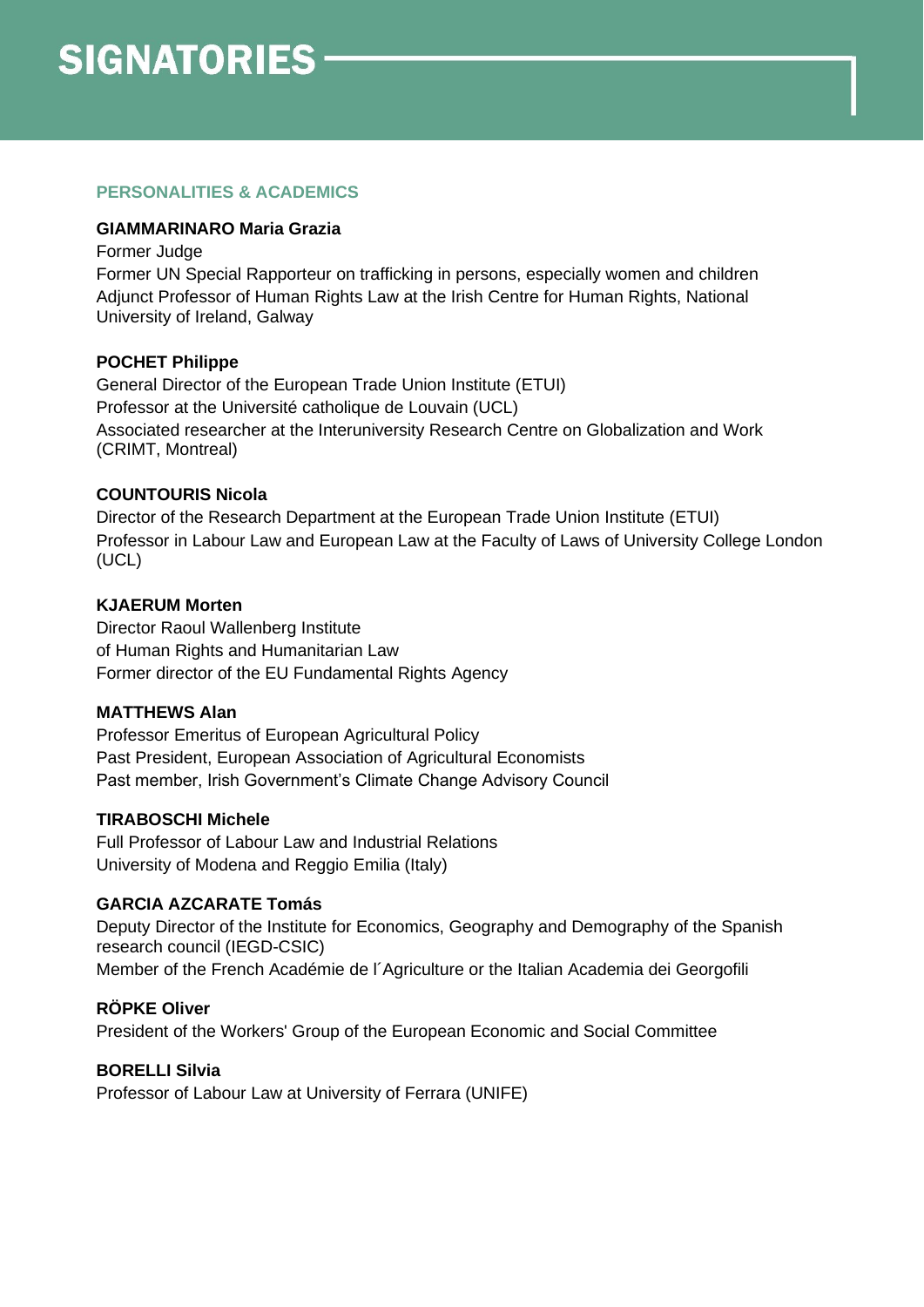## **LORD HENDY QC**

Trade union law specialist President, International Centre for Trade Union Rights Chair, Institute of Employment Rights Honorary Professor at Faculty of Law, UCL

## **CREMERS Jan**

Tilburg University Department of Social Law and Social Policy

**PULIGNANO Valeria** Full Professor at the Faculty of Social Sciences at the University of Leuven (Belgium)

## **HENDRICKX Frank**

Professor of labour law at the Faculty of Law of the University of Leuven (Belgium)

## **BAYLOS Antonio**

Professor of Labour Law University of Castilla La Mancha (Spain)

**ABBASCIANO Arianna** Phd student of Labour Law (Department of Law – University of Bari - Italy)

**ADDANTE Adriana** University of Foggia

## **AHLBERG Kerstin**

L.L.D. h.c., Director, Institute for Social Private Law Stockholm University

## **AIMO Mariapaola**

Full Professor of Labour Law University of Torino Department of Law

## **ALESSI Cristina**

Full Professor of Labour Law Department of Law / BRESCIA

## **ALFONSO MELLADO Carlos L.**

Full Professor of Labour and Social Security Law University of Valencia (España)

## **APARICIO TOVAR Joaquín**

Emeritus Professor of Labour and Social Security Law Faculty of Labour relations and Human Resources UCLM – University of Castilla-La Mancha

## **ARNALTE ALEGRE Eladio**

Professor of Agricultural Economics (retired) Universitat Politècnica de València (Spain)

## **ATANASOV Atanas**

Scientist in the field of Agronomy, Genetics, Biotechnology, Genomics of plants Correspondent Member and Academician of the Bulgarian Academy of Sciences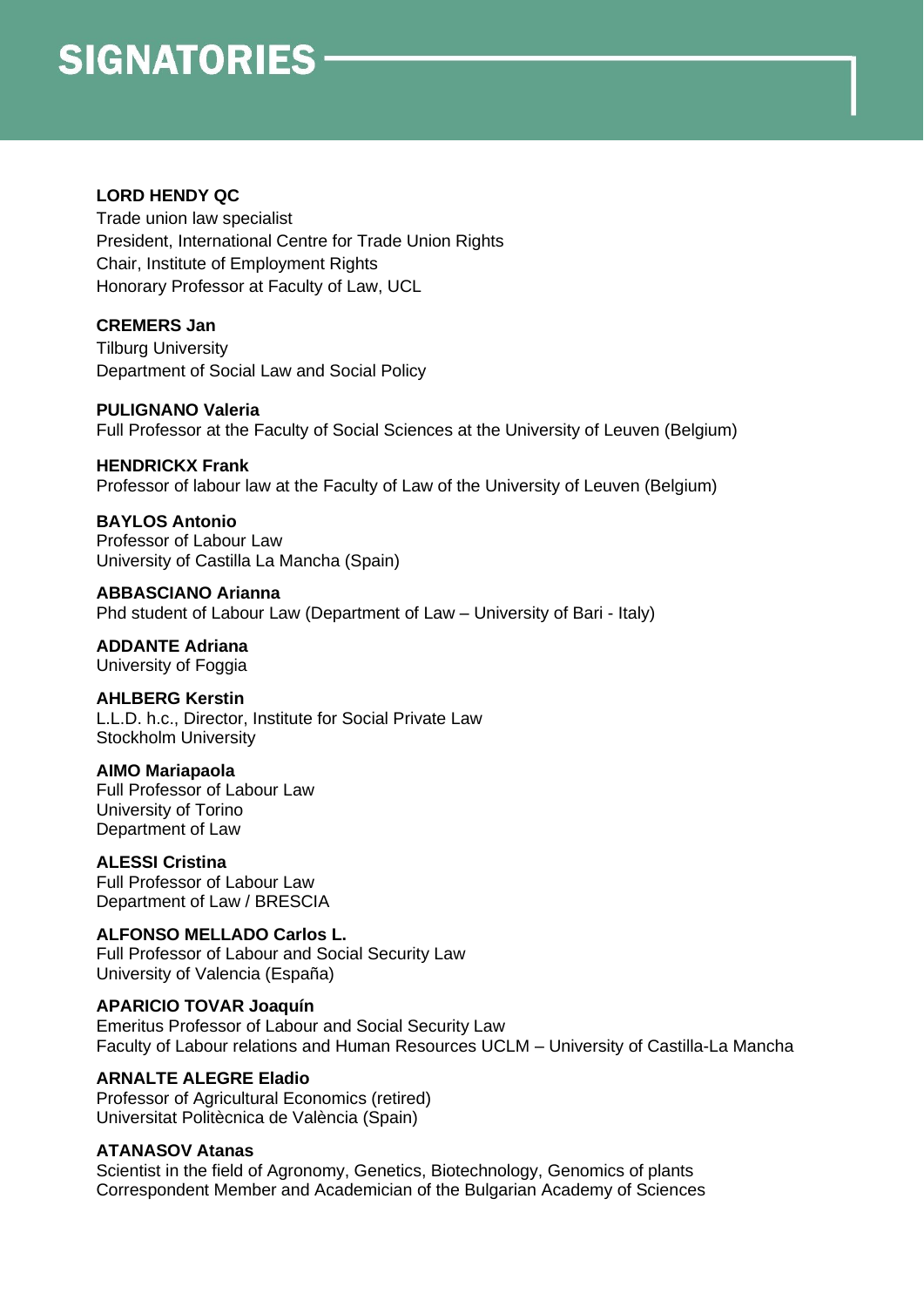## **BALLESTER LAGUNA Fernando**

University of Alicante

#### **BANO Fabrizio**

Full Professor of Labour law, University of Sassari Department of Law

## **BELLOTTI Diletta**

Human Rights Advocate Ambassador for the Slow Food European campaign "save bees and farmers"

## **BIANCHI Giampiero**

Professor of History of Law at the University of Roma Tre, Department of Business administration

## **BODIGUEL Luc**

Directeur de recherche au CNRS, UMR 6297, Droit et changement social, Chargé d'enseignement à la Faculté de Droit de Nantes, Chargé d'enseignement dans différentes structures

## **BOLOGNINI Silvia**

Associate Professor of Agricultural Law Academic Correspondent of the Georgofili Academy Academic Professor of the National Academy of Agriculture Department of Legal Science - University of Udine

## **BORZAGA Matteo**

Full Professor of Labour Law University of Trento Deputy Director, Delegate for Teaching Activities and Coordinator of the Master's Degree in European and International Studies (MEIS) - School of International Studies

## **BRINO Vania**

Associate Professor of Labour Law at Ca' Foscari University

## **BROLLO Marina**

Full Professor Labour Law President AIDLASS Coordinator GEV legal area Department of Legal Science University of Udine

## **BÜTTGEN Nina**

Post-Doc Researcher (PhD, LL.M)

## **CABEZA PEREIRO Jaime**

Professor of Labour Law University of Vigo

## **CALAFA Laura**

Professor of Labour Law University of Verona

## **CALAMO SPECCHIA Marina**

Full Professor of Comparative Public Law Aldo Moro University of Bari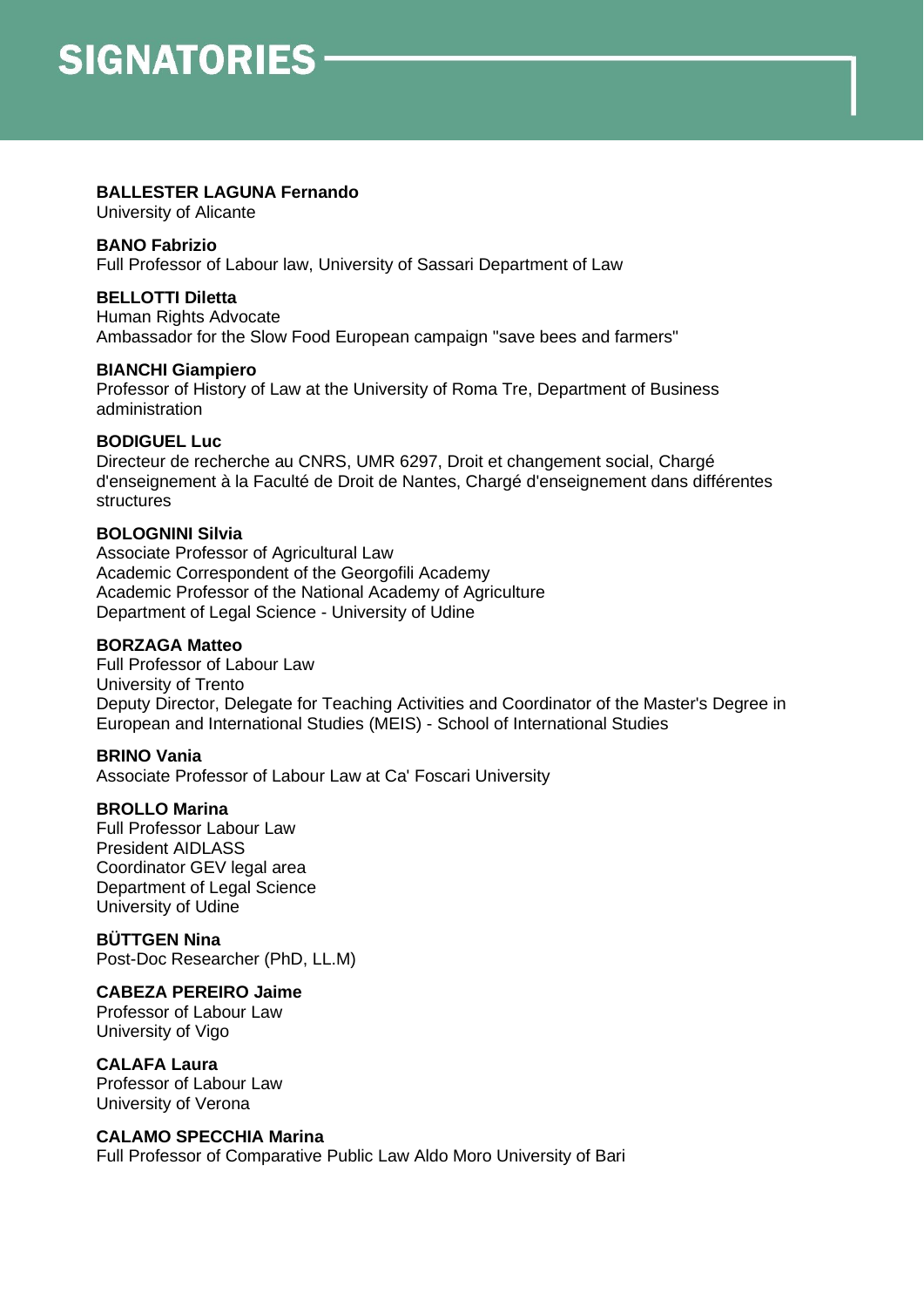#### **CAMMALLERI Calogero Massimo**

Associate Professor of labour and social security law - University of Palermo

## **CAMPANELLA Piera**

Professor in Labour Law - University of Urbino Carlo Bo - Italy

## **CANFORA Irene**

Full Professor of Agricultural Law Department of Law University Aldo Moro of Bari

#### **CARBONI Stefano**

Head of European planning cooperative Arnera Pontedera Project Manager - Coop Arnera

## **CARTA Cinzia**

Junior Assistant Professor University of Genoa

## **CASALE Davide**

Associate Professor of Labour Law Department of Legal Science University of Bologna

## **CASSARINO Jean-Pierre**

College of Europe | Collège d'Europe European Neighbourhood Policy Chair

## **CASTELLI Nunzia**

Associate Professor Department of Law and Legal Science (Ciudad Real) University of Castilla-La Mancha

## **CATERINO Daniela**

Full Professor of Business Law University of Bari "Aldo Moro" Dept. Delegate for Special Needs Jonian Department for Law and Economics

## **CHIAROMONTE William**

Researcher of Labour Law University of Florence

## **COBELLO Alessandra**

Department of Legal Sciences University of Verona

#### **CORRADO Alessandra** Associate Professor, University of Calabria, Italy

**COSTATO Luigi** Emeritus Professor at the university of Ferrara

## **CRUZ VILLALON Jesús**

Full Professor of Labour and Social Security Law University of Sevilla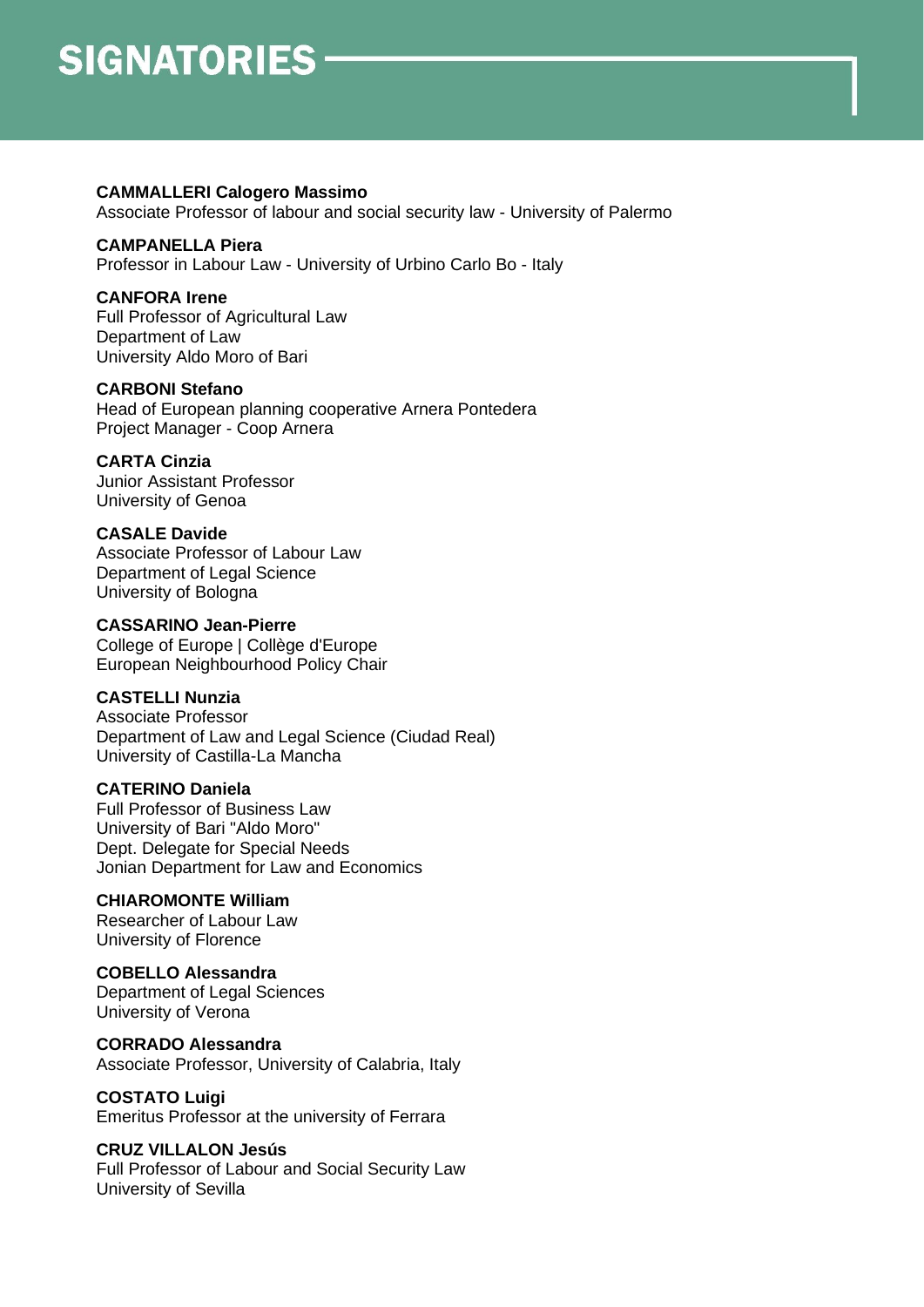#### **CURI Francesca**

Associate Professor of Criminal Law Alma Mater Studiorum – University of Bologna Department of Legal Science Director of the Course of Higher education "Social and legal practices in the reception and integration of migrants"

## **D'ADDEZIO Mariarita**

Full Professor of agricultural Law Professor of agricultural Italian and European Law, Private Law institution Department of Legal Science - University of Udine

## **D'ONGHIA Madia**

Full Professor of Labour law Department of Law - University of Foggia Coordinator of Course of studies in Labour consultancy and Expert on Industrial Relations President CUG – University of Foggia

## **DAL NEGRO Alberto**

Progetto Alba, Bolzano - Italia **Direction** 

**DAVIS John** Chief Editor EuroChoices Past President of The Agricultural Economics Society

## **DE CASTRO PERICACHO Carlos**

Department of Sociology Economic and Business Sciences Faculty Autonomous University of Madrid

## **DE MARTINO Claudio**

Research fellow of Labour Law University of Foggia

**DE SIMONE Giulio** University of Salento

## **DI NOIA Francesco**

PhD in Labour Law Faculty of Law - University of Foggia

**DUNNE John** Former General Secretary of THE GUINNESS STAFF UNION (Dublin)

## **EUSTACE Alan**

Adjunct Teaching Fellow Trinity College Dublin- Ireland

## **FALERI Claudia**

Associate Professor in labour law University of Siena – Italy

## **FATTIBENE Daniele**

Research Fellow at IAI (Istituto Affari Internazionali)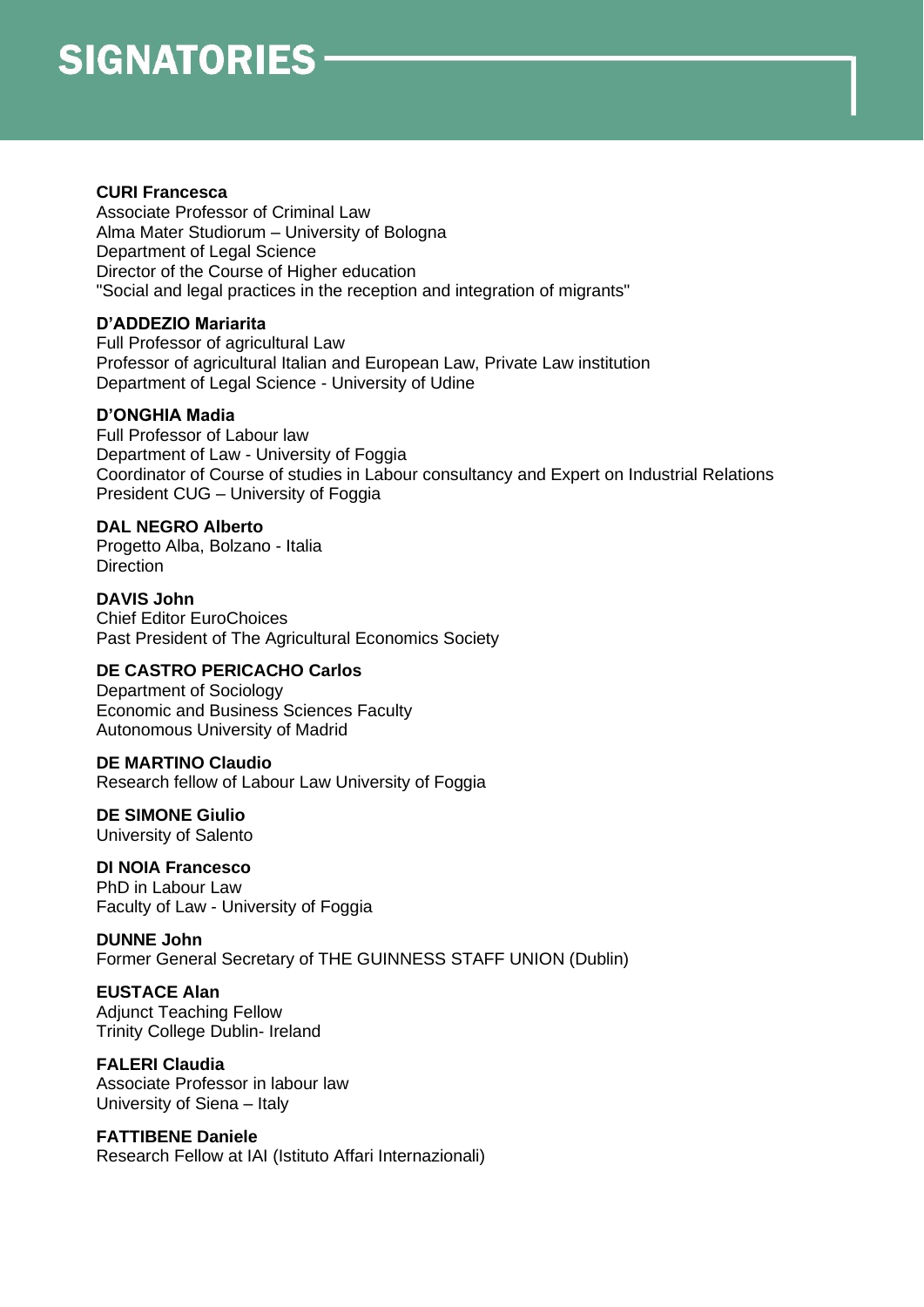## **FERRARI Matteo**

Professor at the University of Trento, Italy

## **FLORCZAK Izabela**

Assistant Professor Department of Social Security Law and Social Policy Faculty of Law and Administration, University of Lodz

## **FOCK Theodor**

Professor in Agricultural Policy Hochschule Neubrandenburg Fachbereich Agrarwirtschaft und Lebensmittelwissenschaften

## **FRASCARELLI Angelo**

Professor at the University of Perugia, Department of Agricultural, Food and Environmental Law

## **GEDDES Andrew**

Professor of Migration Studies, Director of the Migration Policy Centre, European University Institute

## **GLOFCHESKI Rick**

Professor Faculty of Law, University of Hong Kong

## **GOÑI SEIN José Luis**

Full Professor of Labour and Social Security Law at the Public University of Navarra

## **GRUBER-RISAK Martin**

Associate Professor of Labour Law and Law of Social Security University of Vienna, Austria

## **HIESSL Christina**

Researcher at Goethe University of Frankfurt Invited Professor of Yonsei University of Seoul Member of the European Centre of Expertise in the Field of Labour Law

## **HOUWERZIJL Mijke**

Full Professor of Labour Law Tilburg University, The Netherlands

## **IOSSA Andrea**

Postdoctoral researcher Faculty of Law, Lund University

## **IZZI Daniela**

Professor of Labour Law at the University of Turin - Italy

## **KAPOTAS Panos**

Senior Lecturer / Departmental Research Degrees Coordinator Faculty of Business and Law University of Portsmouth

## **KEANE Eddie**

LLB, LLM, University of Limerick, Ireland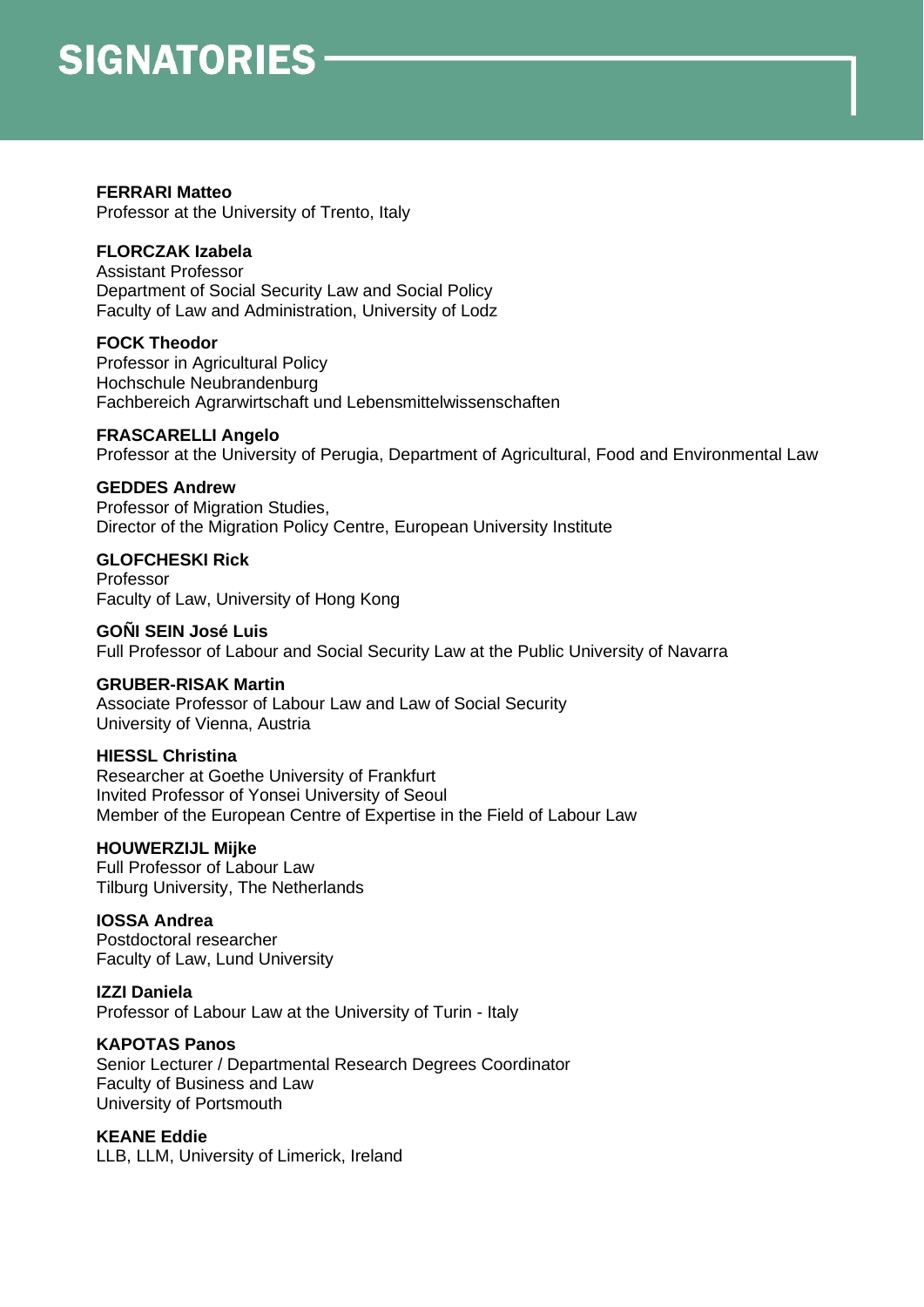## **KOLLONAY-LEHOCZKY Csilla**

Central European University Legal Studies Department - Budapest

## **KRESAL Barbara**

Assoc. Professor of Labour Law and Social Security, University of Ljubljana, Slovenia

**LAFORGIA Stella** University Aldo Moro of Bari Department of Law

#### **LAHERA-SANCHEZ Arturo** Professor of Ergonomics & Sociology of Work Complutense University of Madrid

## **LAZZERONI Lara**

University of Siena Associate Professor of Labour Law Full Professor of Labour Law PhD in European Labour Law

## **LECCESE Vito**

Full Professor of Labour Law (Department of Law – University of Bari - Italy) Director of the Master "Labour Law, Human Resources Management and Industrial Relations"

## **LO CASCIO Martina**

Post-doc fellow at the Department of Economics and Management University of Parma

## **LOFFREDO Antonio**

University of Siena

**LOI Piera** Professor of Labour Law University of Cagliari Italy

## **MACCIONI Gioietta**

Researcher at the University of Udine

## **MALZANI Francesca**

Associate Professor of Labour Law - Department of Law University of Brescia

#### **MANGANO Antonello** Author and Founder of Terrelibere.org

**MARASSI Stefania** The Hague University of Applied Sciences, Senior Lecturer European and International Labour Law

**MARTINEZ MORENO Carolina** University of Oviedo

**MATTEI Alberto** University of Verona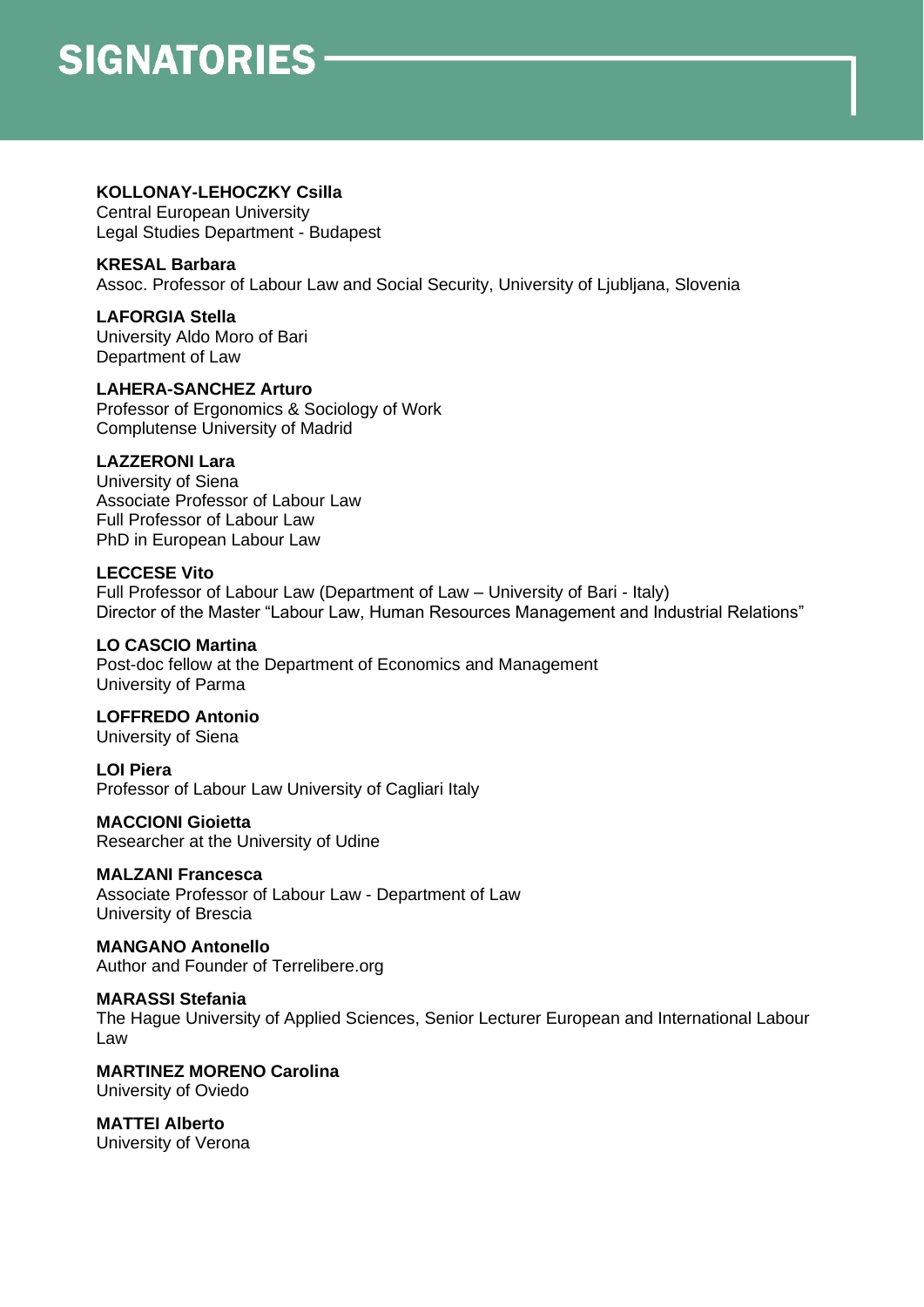#### **McBRITTON Monica**

Associate Professor of Labour law IUS/07 Department of Legal Science University of Salento

**MILITELLO Mariagrazia** Department of Law - University of Catania

**MOLINERO-GERBEAU Yoan** Institute of Economy, Geography and Demography (IEGD) - Spanish National Research Council (CSIC)

**MONTOYA MEDINA David** Dep. of Labour Law and Social Security Law Faculty of Law, University of Alicante, Spain

## **MURCIA CLAVERÍA Ana**

Associate Professor of Labour and Social Security Law Business Department

**NORI Michele** ERC Research Associate

**NOVITZ Tonia** Professor of Labour Law University of Bristol

## **OMIZZOLO Marco**

President of Tempi Moderni, sociologist Eurispes (Italy)

#### **ORLANDINI Giovanni** University of Siena

## **ORTIZ-MIRANDA Dionisio**

Professor of Agricultural Economics and Policy Dpt. Economics and Social Sciences Polytechnic University of Valencia

## **PALUDETTO Renato**

Veneto Lavoro Accountability European Founds

## **PALUMBO Letizia**

Ca' Foscari University Venice – Italy

**PAOLONI Lorenza**

Full Professor of Agricultural Law University of Molise

## **PAPA Veronica**

Lecturer in Labour Law - University of Catania

## **PASQUARELLA Valentina**

Associate Professor of individual private and public employment relationship Law Full-time Researcher of Labour Law Department of Law – University of Foggia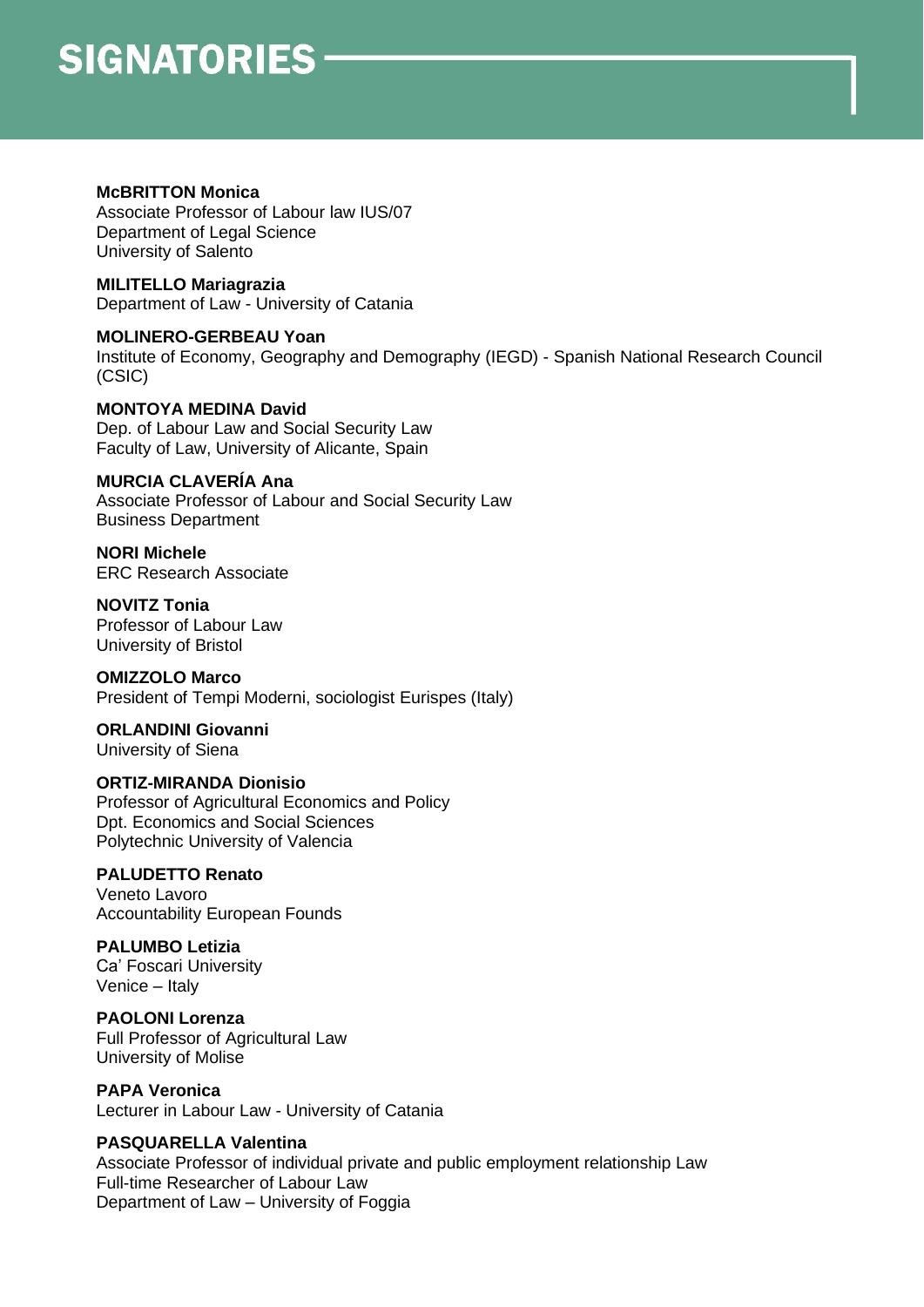## **PASSALACQUA Virginia**

PhD in Law, EUI Postdoctoral Fellow, University of Torino & Carlo Alberto College

## **PERUZZI Marco**

Associate Professor – Dep. Of Law University of Verona

**PIRO Valeria** University of Padova (Italy)

## **PISCIOTTA TOSINI Giuseppina**

Full Professor of Agricultural Law University of Palermo - Department of Law- Sect. of general private law

## **PRIETO RODRIGUEZ Carlos**

Emeritus Professor of Sociology Associate director of the Journal "Cuadernos de Relaciones Laborales" Complutense University of Madrid

## **PROTOPAPA Venera**

University of Verona FARm Project

## **RAMIREZ-MELGAREJO Antonio J.**

PhD Sociology Professor. University Complutense

## **RANIERI Maura**

Associate Professor of Labour Law - Department of Law, business and sociology University of Magna Graecia Catanzaro

## **RAPISARDA Venerando**

Researcher of occupational medicine

## **RICCARDI Angelica**

Full Professor of Labour Law- University Aldo Moro of Bari

## **RIESCO-SANZ Alberto**

Professor of Sociology Complutense University of Madrid

## **ROCCA Marco**

CNRS Researcher – University of Strasbourg (France)

## **RODRIGUEZ RODRIGUEZ Emma**

Associate Professor of Labour and Social Law University of Vigo

**RODRIGUEZ SANZ DE GALDEANO Beatriz** Full Professor of Labour and Social Security Law Public University of Navarra

## **ROJAS RIVERO Gloria P.**

Full Professor of Labour and Social Security Law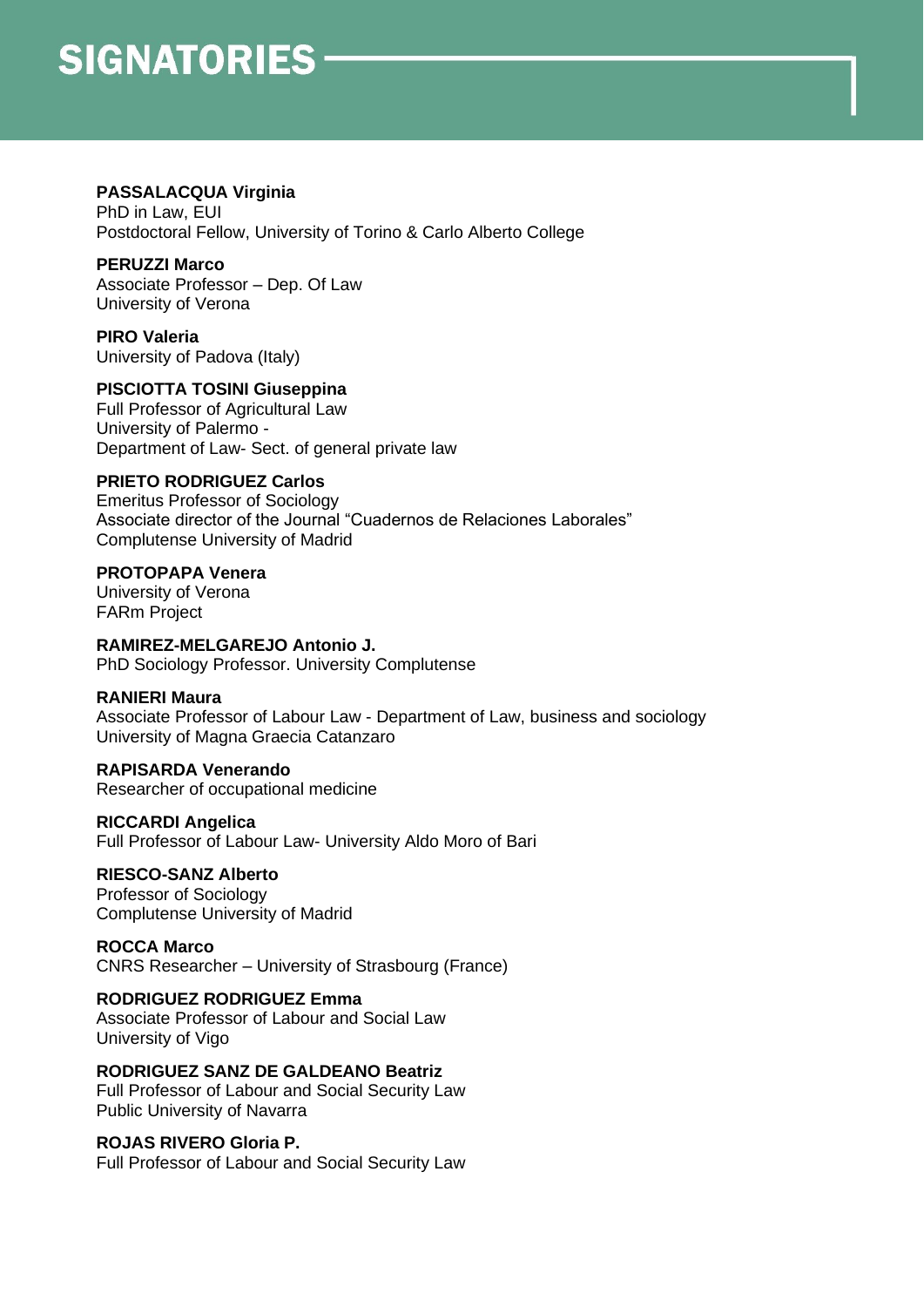## **RUSSO Luigi**

Associate Professor of Agricultural Law, University of Rome – Sapienza

## **SAVINO Mario**

Full Professor of Administrative Law

Coordinator of the Academy of Law and Migration / Accademia di Diritto e Migrazioni (ADiM) Coordinator of the Jean Monnet Center of Excellence on the Integration of Migrants in Europe (IntoME)

Dean of the Law School, Department of legal and human sciences (DISTU), University of Tuscia

## **SCARPONI Stefania**

Professor of Labour Law University of Trento

#### **SEDACCA Natalie**

Lecturer in Law University of Exeter

#### **SENATORI Iacopo**

Researcher of Labour Law/Assistant Professor of Labour Law UNIMORE University of Modena e Reggio Emilia

## **SERRANO PASCUAL Amparo**

Professor Faculty of Political and Social Sciences Complutense University of Madrid

## **SERVAIS Jean-Michel**

Visiting Professor at Gerona (Spain) University, Honorary President of the International Society for Labour Law and Social Security, Former Director of the International Labour Office (ILO)

## **SIEGMANN Karin Astrid**

Senior Lecturer, Labour & Gender Economics International Institute of Social Studies of Erasmus University Rotterdam (ISS)

## **SOLER MONTIEL Marta**

Contracted Professor Doctor Department of Applied Economics II, E.T.S. Agronomic Engineering University of Sevilla

#### **TORDINI CAGLI Silvia**

Associate Professor of Criminal Law University of Bologna

**TORRE Valeria** Associate Professor of Criminal law University of Foggia Department of Law

#### **TRIANDAFYLLIDOU Anna**

Canada Excellence Research Chair in Migration and Integration, Ryerson University